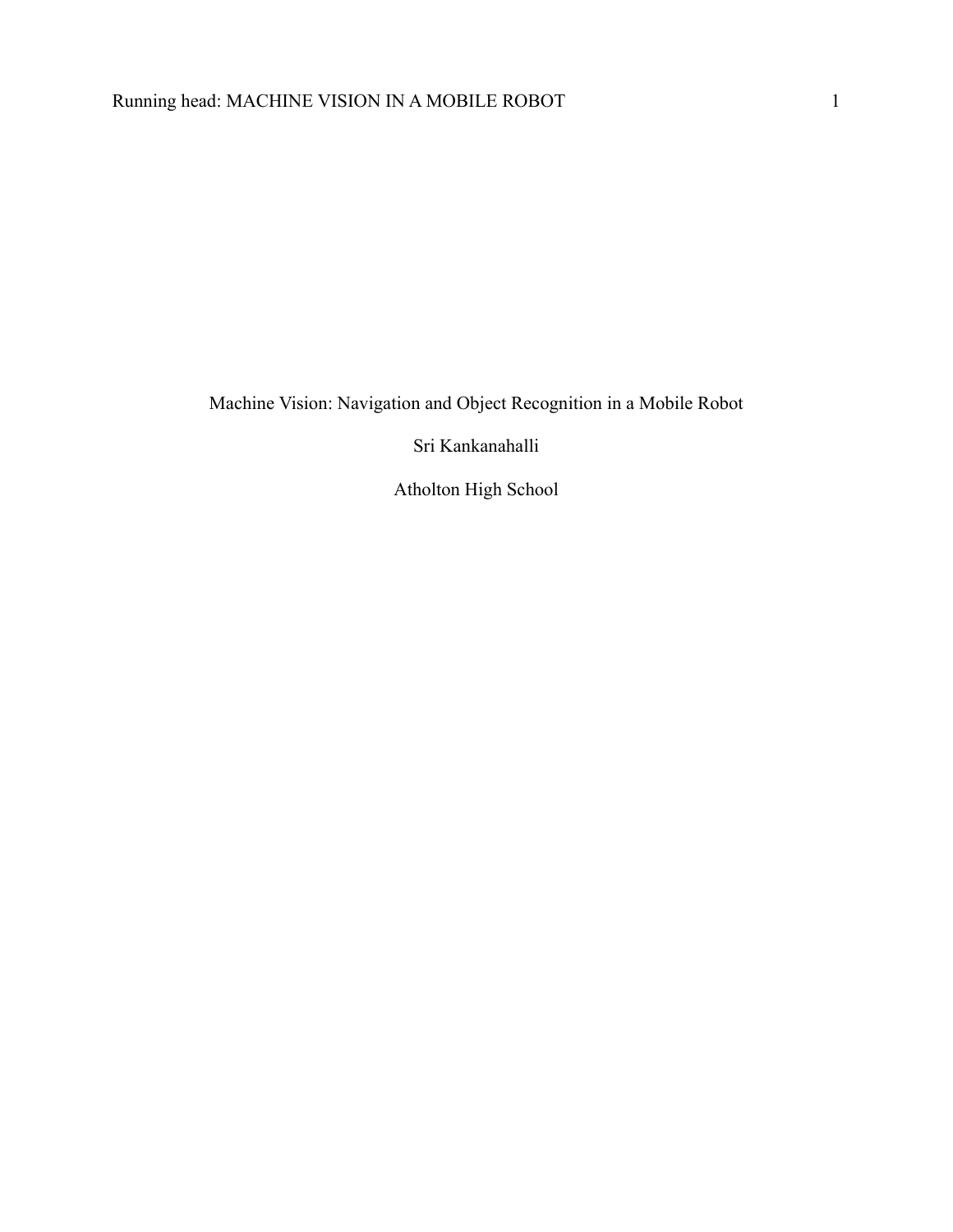## Table of Contents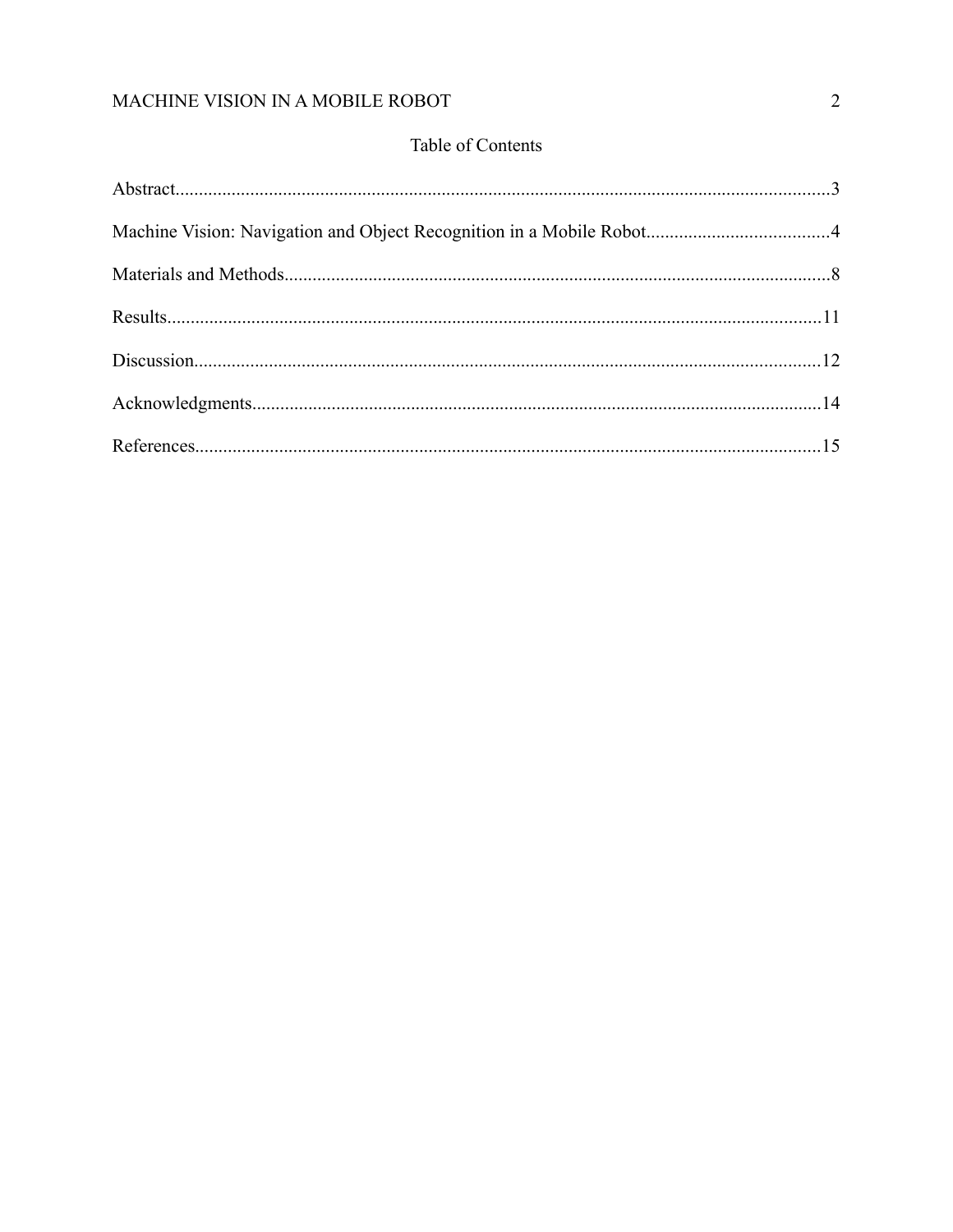## Abstract

The engineering goals of this project were to create a mobile robotic system capable of automated obstacle avoidance and realtime object recognition. Specifically, the robot should be able to construct a visual model of an object from a set of training images, detect and identify said object within a realtime environment, and navigate safely to the object's position. Several different algorithms, such as Simultaneous Localization and Mapping (SLAM), Point-Line Iterative Corresponding Point (PLICP), Speeded-Up Robust Features (SURF), and linear triangulation were used in order to create and iteratively refine a working prototype of the robot. The robot's navigation capabilities were tested by timing the robot as it planned and followed a path to five predefined goals around the lab area, and its object recognition capabilities were tested by requesting the robot to identify several types of items in five different images. The project is not currently complete, but the robot has at least partially met all of its engineering goals; it is able to consistently and efficiently identify, locate, and navigate to a given object after viewing images of it. This is in stark contrast to the first iteration of the system's first iteration, where none of the goal points were reached due to map corruption.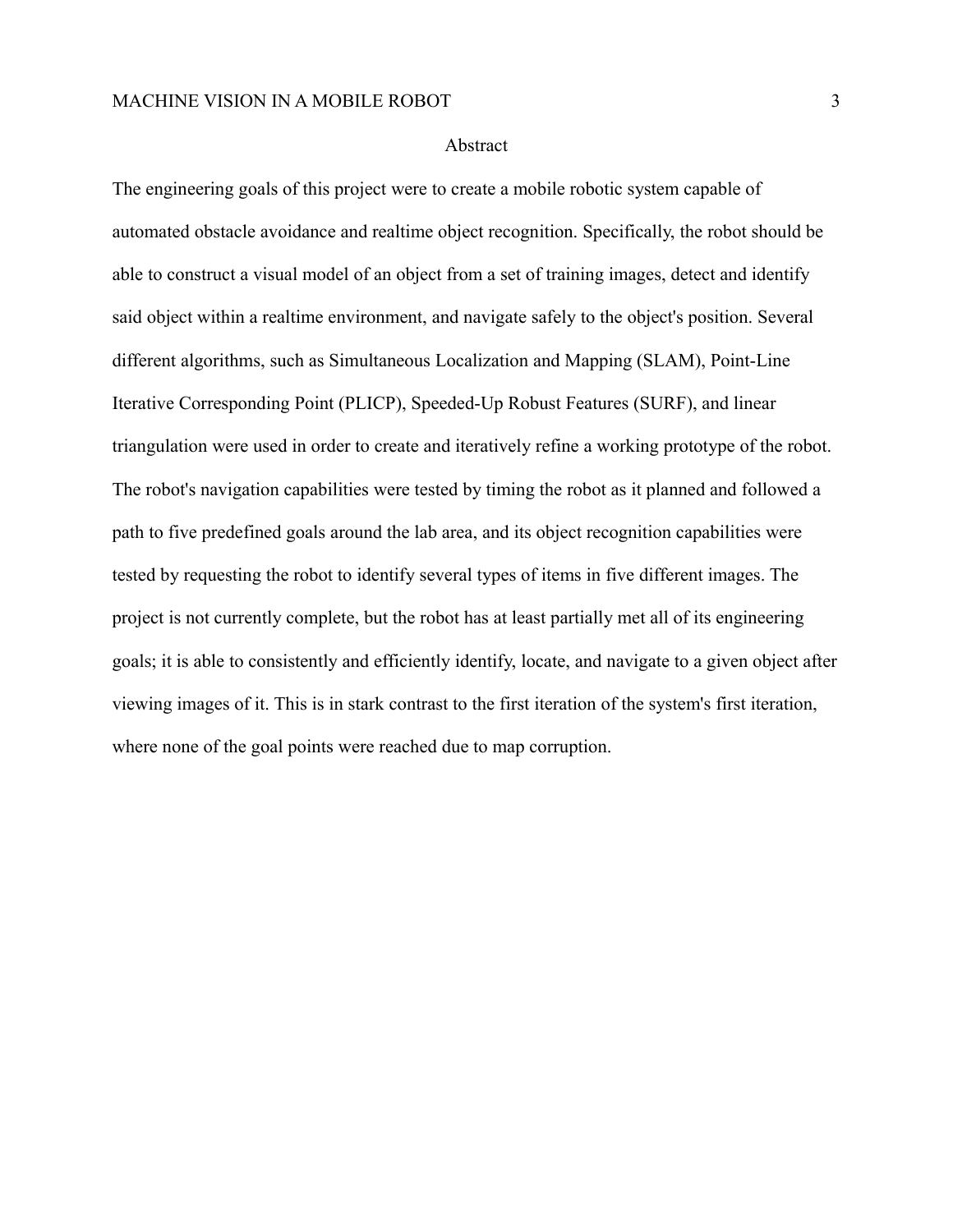Machine Vision: Navigation and Object Recognition in a Mobile Robot

For the past half century, mankind has envisioned a future built on the foundations of robotics, and one of the most fundamental areas in this quickly expanding field has been machine vision. The central task of a machine vision system is twofold: first, it receives a description of the sensory world, and second, it attempts to interpret and describe the world's properties algorithmically (Szeliski, 2010). Machine vision has applications in a variety of fields, from medical imaging to space exploration; if realtime robot navigation and vision could be carried out accurately, then many tasks which currently require human supervision could be automated by robots instead. (Palmisano, n.d).

The end goal of this project is to create a machine vision system capable of automated obstacle avoidance and realtime object recognition. Specifically, the robot should be able to construct a visual model of an object from a set of training images, detect and identify said object within a realtime environment, and navigate to the object's position. The robot's setup is relatively limited – its only sensors are a two-dimensional laser scanner and a grayscale 768p camera, and it lacks the three-dimensional mapping, infrared sensors, high camera resolution, and processing power of higher-end robot projects. However, despite these restrictions, significant advancements have been made in the robot's capabilities.

In order to successfully navigate and avoid obstacles in realtime, a robot must have accurate knowledge of where it is relative to the world around it; it must use the data received from its sensors to continuously update an estimate of its position. This process is known as robot odometry. A common approach is to detect changes in the robot's wheel motors and use these to determine its velocity over time; however, this method is imprecise and can lead to large inaccuracies as the robot moves further from its starting point (Anderson, 2010). Any error in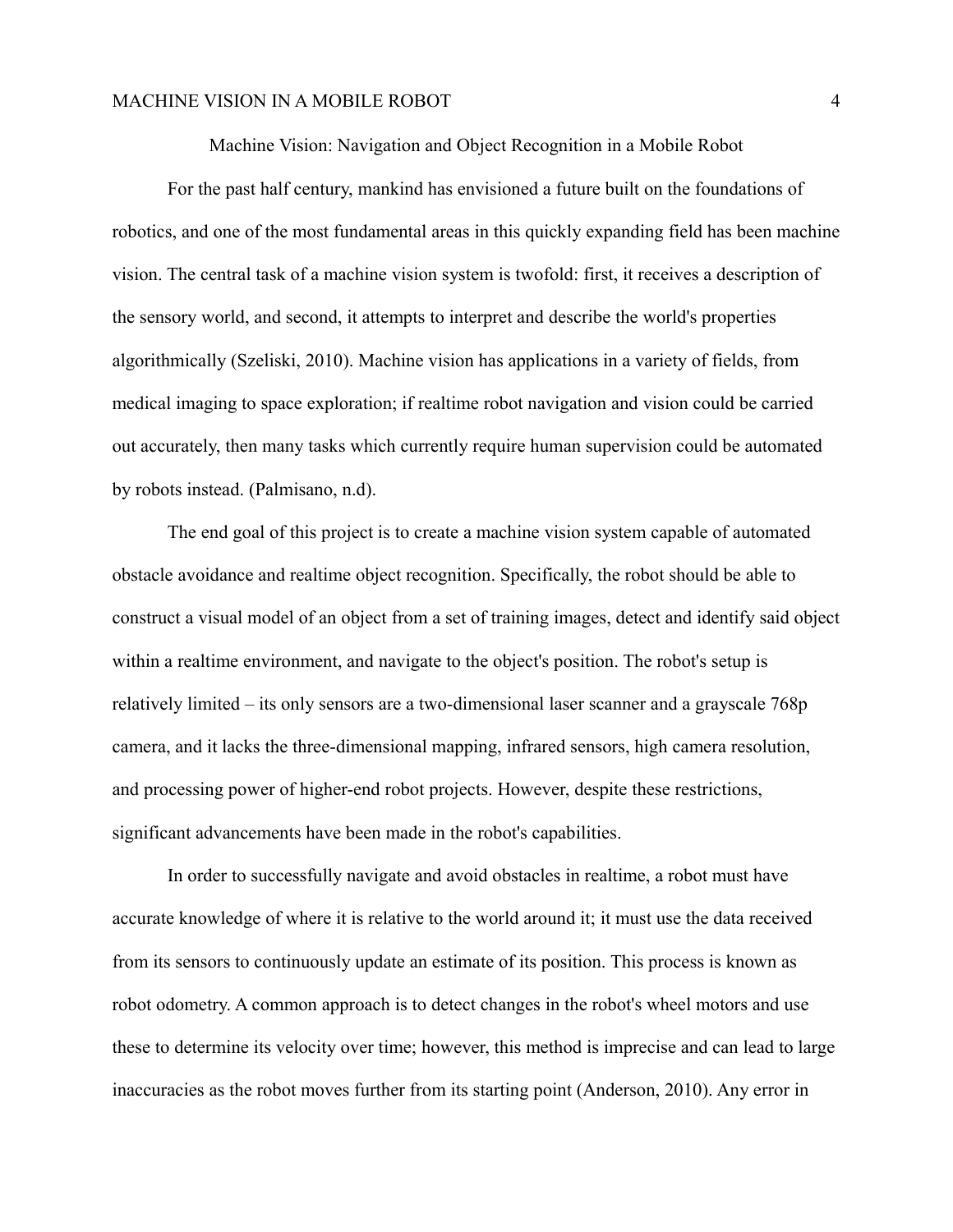odometry also leads to errors in environment mapping; these can stack up and essentially corrupt the robot's map, making navigation impossible.

A more stable and accurate approach to position estimation is provided by an algorithm known as Point-Line Iterative Corresponding Point (PLICP.) PLICP is a general algorithm to find a transformation minimizing the distance between two sets of data points. Using PLICP, the translation and rotation between subsequent sets of the robot's laser scan data can be found in realtime (Censi, 2008). This results in many small changes of the robot's position and angle being computed quickly and iteratively, creating a much more accurate odometry estimate than that of the wheel motors. The implementation of the PLICP algorithm is provided by the Robot Operating System (ROS), an advanced open-source software framework which aids in the development of robotic applications ("ROS wiki," 2011).



*Figure 1:* PLICP algorithm finding a near-optimal transformation between the red and blue data sets in 7 iterations (Censi, 2008).

Once it has obtained an accurate position estimate, the robot uses an algorithm known as Simultaneous Localization And Mapping (SLAM) to create and update a map of its surroundings. SLAM is defined as "the problem of building a map while at the same time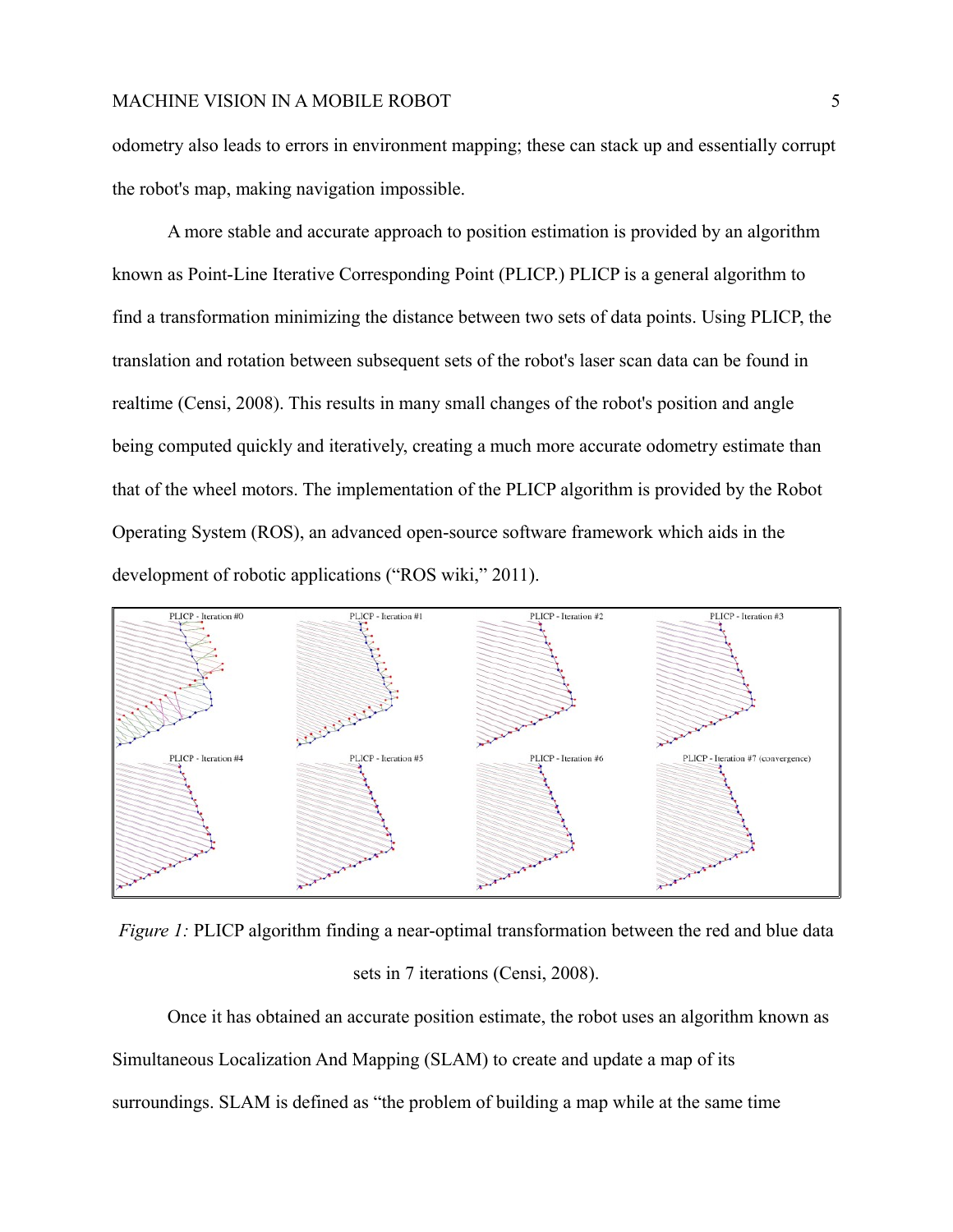localizing the robot within that map," and these two goals are deeply dependent on each other; the robot needs to know its own location in order to build an accurate map from laser scans, but at the same time a map is also extremely helpful in adjusting the robot's position (Stachniss, Frese, & Grisetti, 2011). The specific SLAM variant used is GMapping, a sophisticated approach which provides an extremely accurate estimation of the robot's surroundings based on the robot's current odometry, past positions, and laser scan data received over time. GMapping uses a technique known as particle filtering to compute probabilities and sequentially improve its map estimate, adapting over time in order to increase speed and keep computational requirements as low as possible (Grisetti, Stachniss, & Burgard, 2006). The implementation of the GMapping algorithm used in this project is provided by the ROS codebase as well.



*Figure 2.* Sample GMapping output of a cluttered lab area. Light gray areas indicate unoccupied space, black areas indicate occupied space, and dark gray areas indicate unexplored space.

Another helpful feature ROS provides is a path planner which can calculate a route between any two positions on the map. An ROS path is stored as a simple sequence of positions ("nav\_msgs/Path documentation", 2012), and the robot can follow this planned path easily just by navigating in a straight line from one given position to the next. This also means that paths can easily be recalculated at any time; if the robot strays too far off or encounters an obstacle in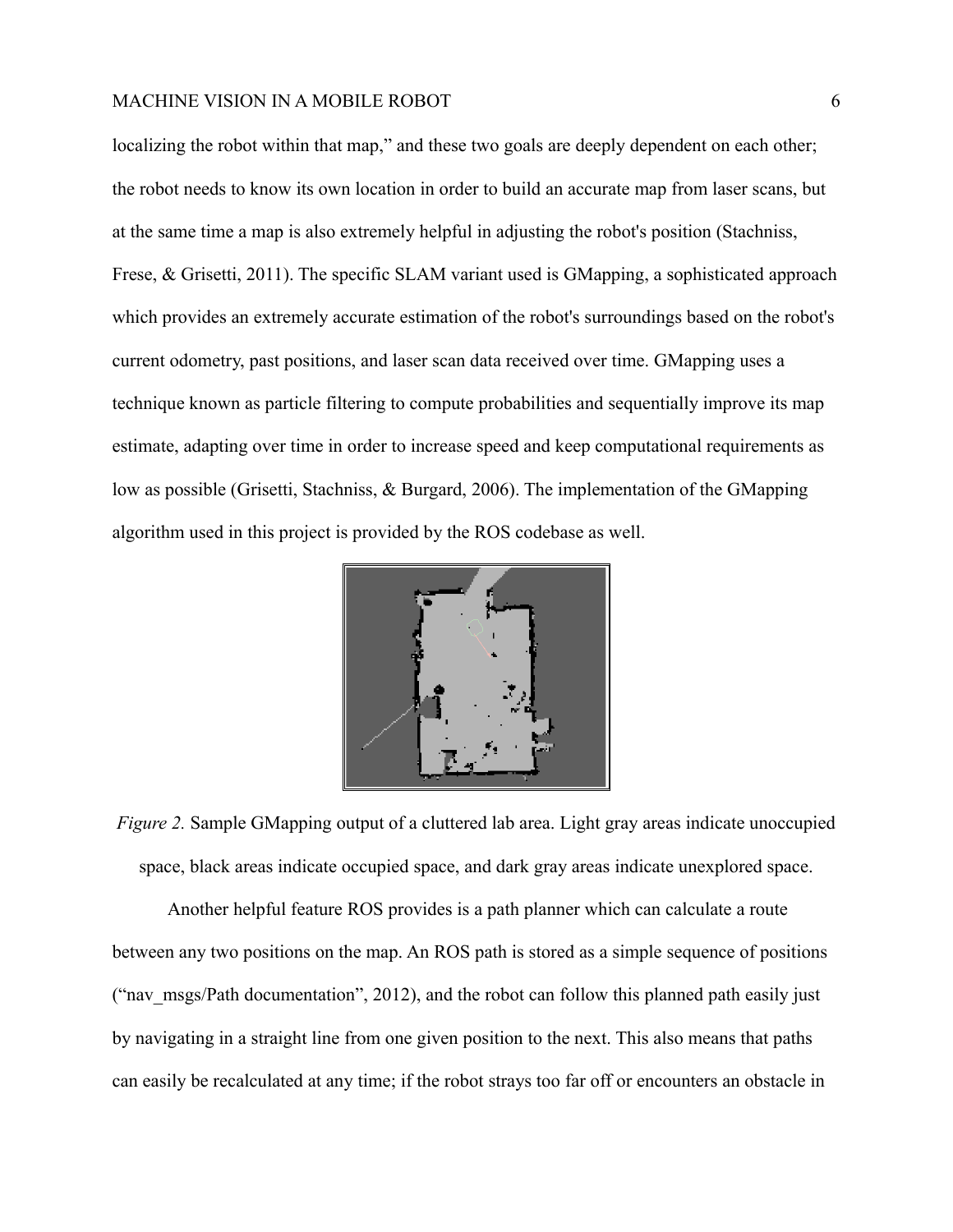its way then it can simply request a new path and change course immediately. This results in a dynamic system which can navigate to any preset goal.

However, a truly autonomous robot acts without human input; the ideal is that there is no need for preset goals at all. In other words, the robot should be able to explore its environment and fill gaps in its knowledge without any human guidance. This can be accomplished using a relatively simple but efficient technique known as frontier-based exploration. Boundaries on the map between unoccupied space and unknown space are detected, and large boundary areas are marked as high priority "frontiers" for the robot to visit (Yamauchi, 1997). Once the robot reaches a frontier area, it performs a 360 degree sweep with the laser scanner and adds the information to its map. (If the robot finds that it has no way of navigating to a particular frontier, then the space is simply marked as occupied.) This results in an effective navigation and exploration system which constantly searches out and integrates new information about the world into its knowledge base without any need for external input – the robot is not only able to map its environment but also use that map to explore it.

The current approach to object recognition involves a two-step process of image filtering followed by feature detection and matching. First, a bilateral filter is applied to the image in order to reduce noise and only retain the most relevant features possible (Fisher, 2011). Then, simple contrast adjustments are made in order to make the image's features appear stronger.

Feature detection and matching are carried out using a popular algorithm known as Speeded-Up Robust Features (SURF.) SURF is designed to find distinctive feature points within an image that do not vary with scale or rotation (corners and edges, for example), and it uses these points to compute robust sets of feature descriptors that can be matched with relative ease (Bay, Ess, Tuytelaars, & Gool, 2008). The Erratic robot can use SURF to find an object within an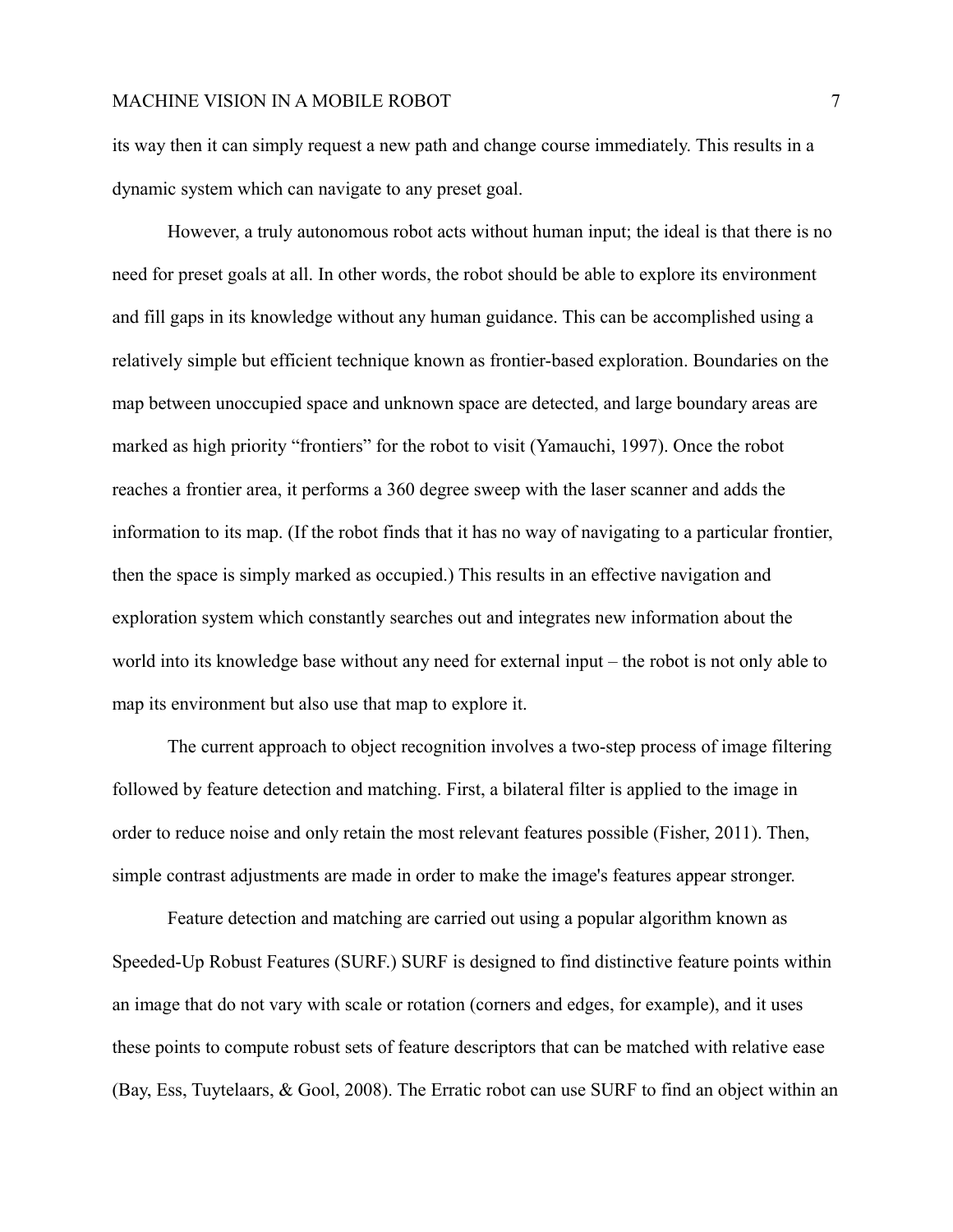image by comparing the object's feature descriptors to the image's descriptors; the accuracy of this match depends on the certainty of the matches and the total number of points found.



*Figure 3.* Sample SURF feature matching. Blue lines indicate match points, and the magenta rectangle indicates the approximate rectangular region of the object within the image.

After an object has been identified using SURF and its identity has been verified over several different frames, there still remains the matter of locating the object's position in 3D space. This is where linear triangulation and camera geometry come in. The fundamental concept is that any given camera has a 3x4 projection matrix P, containing both intrinsic parameters such as focal length or center point and extrinsic parameters such as camera translation or rotation, which relates the projected 2D point x and the real 3D point X in the following manner: (Hartley & Zissermann, 2004)

## $x = PX$

Using basic cross product rules, this equation becomes  $\bf{x} \times (\bf{PX}) = 0$ . Evaluating the cross product yields the following 3 equations, where  $P_i$  indicates row i of the projection matrix  $P_i$ :

$$
y(P_3X) - P_2X = 0
$$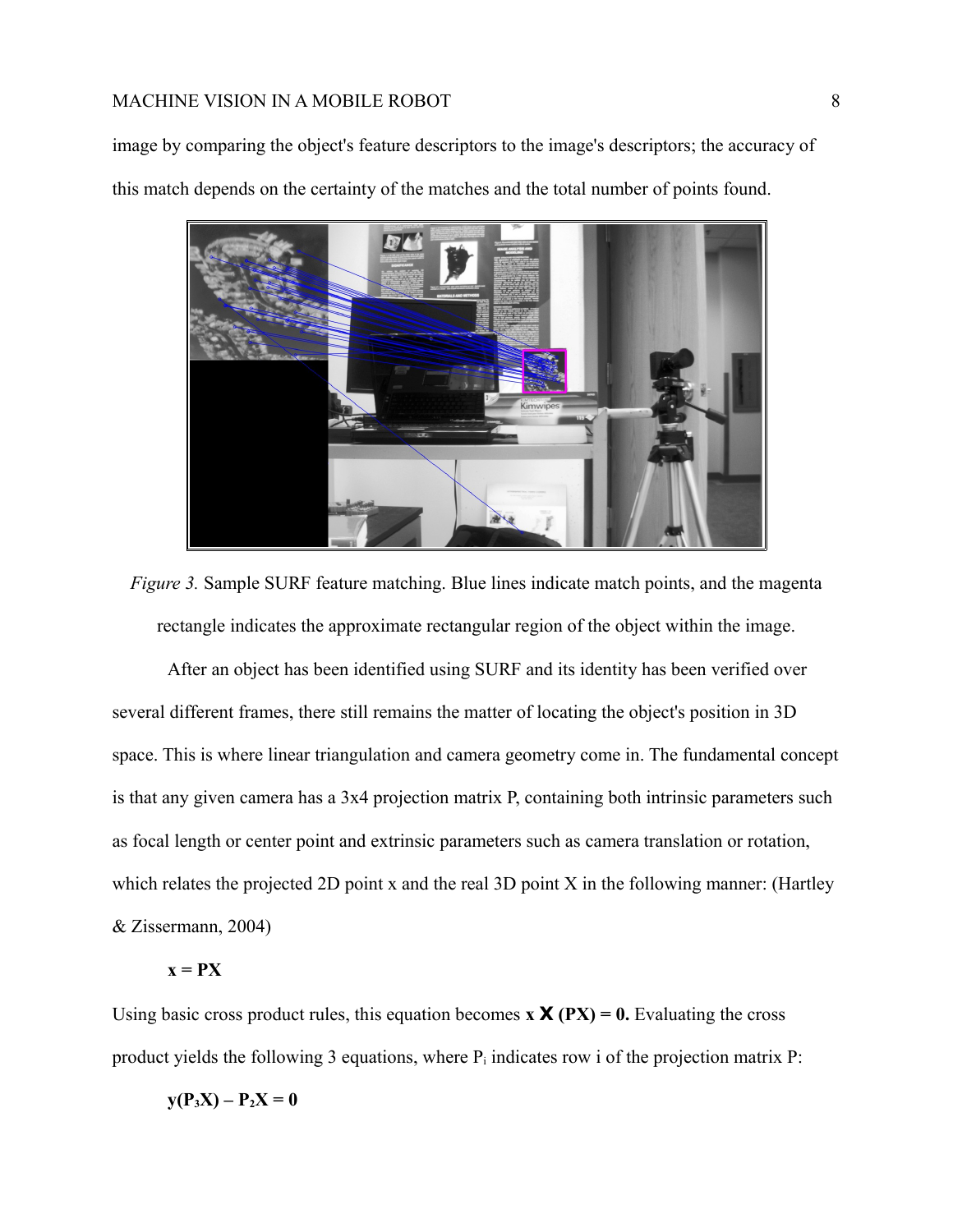$$
P1X - x(P3X) = 0
$$

$$
x(P2X) - y(P1X) = 0
$$

These can be rewritten as:

$$
X(yP_3 - P_2) = 0
$$

$$
X(xP_2 - P_1) = 0
$$

$$
X(xP_2 - yP_1) = 0
$$

Combining the top two equations for both points yields a 4x4 matrix A, which can be used in the equation  $AX = 0$  to solve for X. This is the basic linear triangulation method; though more advanced ones exist, it is still fairly effective for most scenarios.

## **Materials and Methods**

The materials needed for this project are a Videre Erratic-brand mobile robot with a 768p grayscale camera and a Hokuyo URG-04LX-UG01 laser scanner attached. In addition, the project requires a working computer (preferably running Ubuntu Linux) with the following software fully installed and configured:

- OpenCV 2.3.1 (used for image processing and object recognition)
- Boost 1.48 (used by OpenCV)
- Robot Operating System (ROS), ver. Electric (used for robot navigation and interfacing – not needed if running object recognition system in simulation)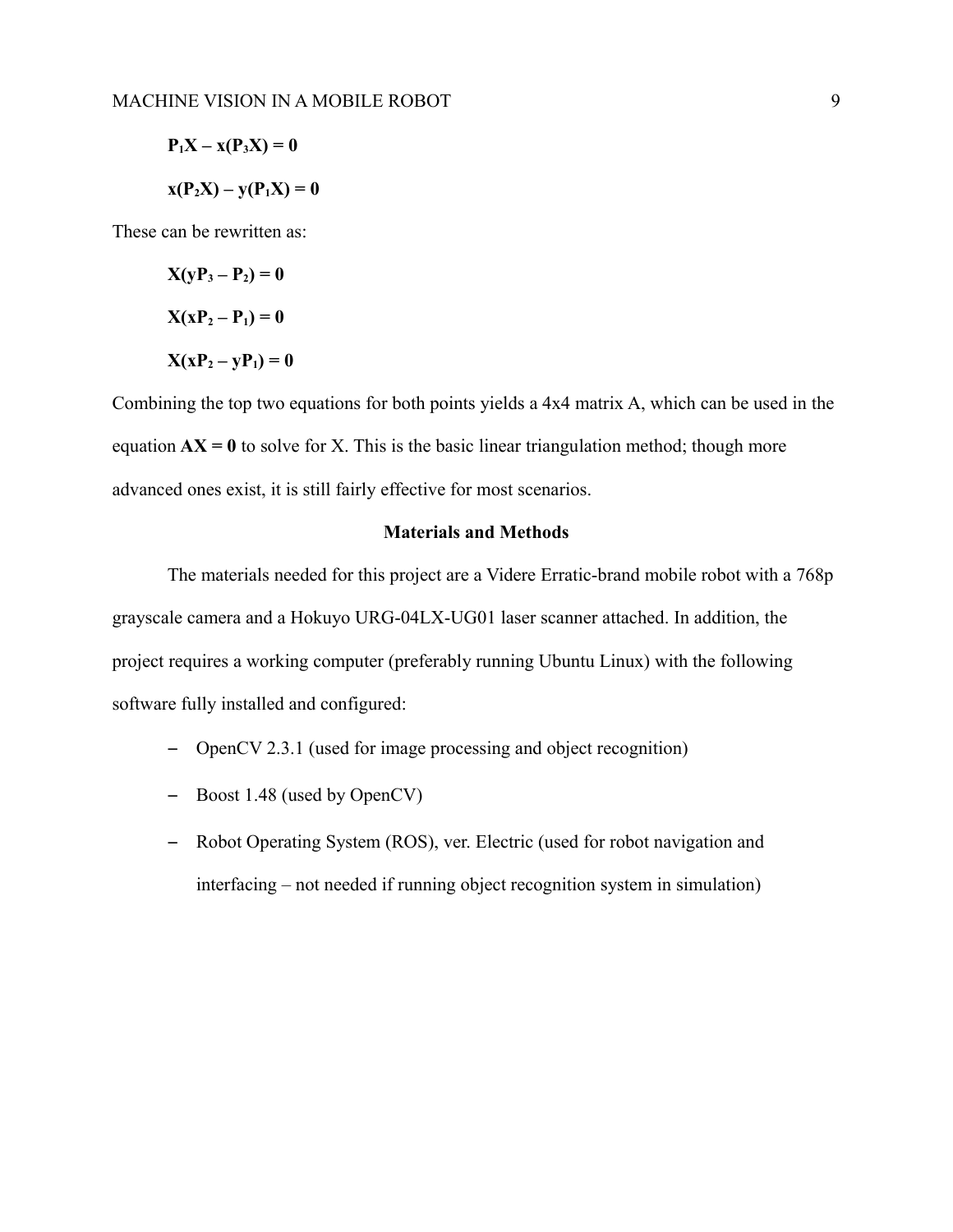

*Figure 4.* Map of testing process for the robot's navigation system. Red circles indicate predefined goal points, blue circle indicates start point.

The robot's navigation system was tested as follows:

- **1.** A map of the lab area was created, either by driving the robot around manually or letting it explore autonomously.
- **2.** The robot was instructed to find and follow a path to several predefined goals around the lab area.
- **3.** The robot's behavior was observed and recorded.
- **4.** Steps 2 and 3 were repeated for several trials.
- **5.** Based on the observations recorded, adjustments and changes were made to the robot's codebase.

The robot's object recognition system was tested as follows, within a simulation mode (almost no experimental testing has been done within the real lab setting as of this point:)

**1.** Photo images were downloaded from the 2009 Semantic Robot Vision Challenge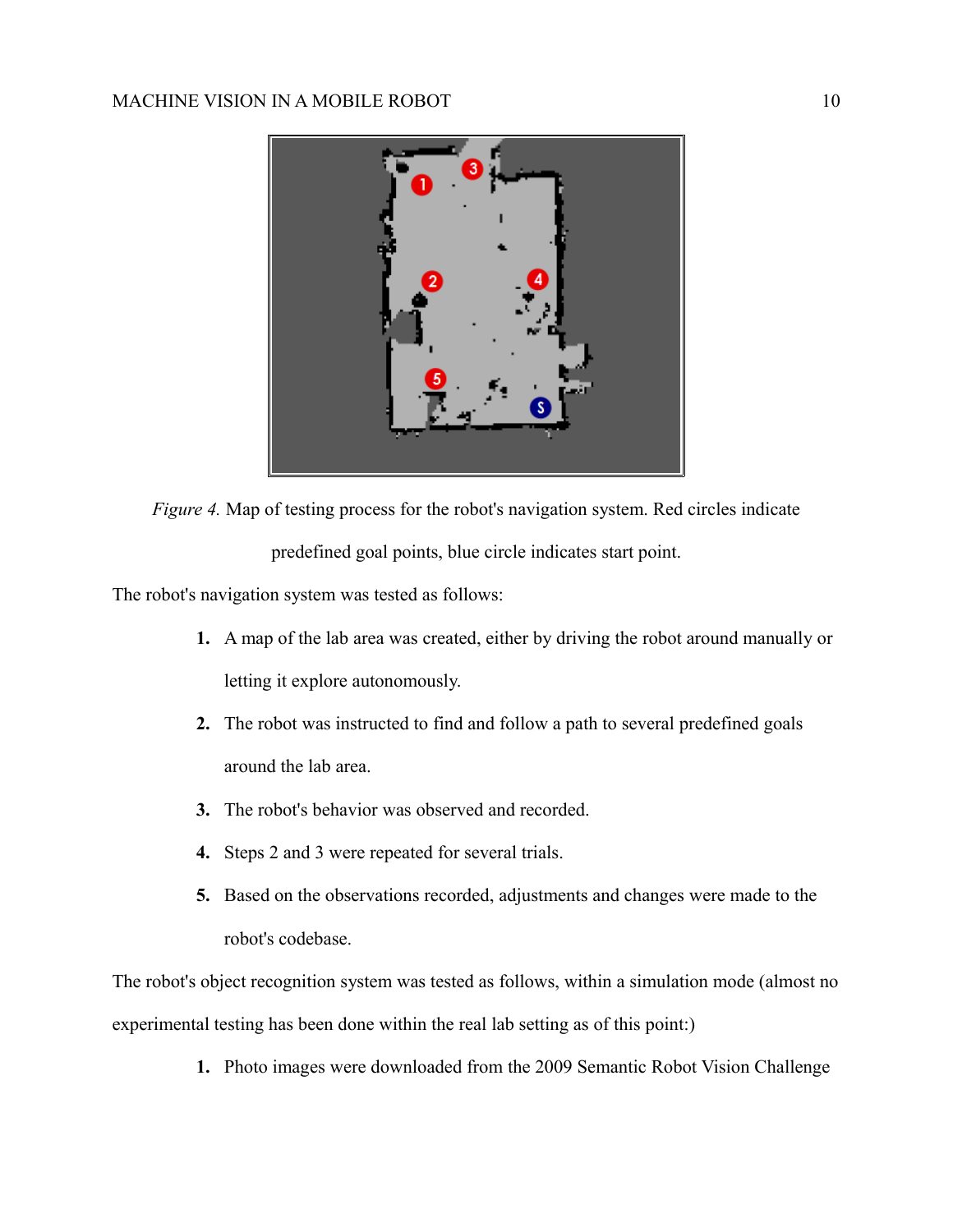database (DeMenthon & Rybski, n.d). 5 images were picked out, each corresponding to one of the following five objects: Goldfish crackers, bag of Lays potato chips, "I Am A Strange Loop" book by Douglas Hofstader, "Photoshop in a Nutshell" book, pumpkin.

- **2.** For each object, a training image was found on the Internet manually.
- **3.** The robot was given the task of detecting whether each object was visible within its corresponding image, and drawing a rectangle around the object (if detected.)
- **4.** The robot's accuracy in identifying the object was recorded, as well as the quality of the rectangle it drew. Quality was separated into three categories: "good," "okay," and "bad" where a good rectangle covers over 75% of the object, an okay rectangle covers 75% or less of it, and a bad rectangle covers 25% or less.
- **5.** Step 3 was repeated for 3 trials.
- **6.** Based on the observations recorded, adjustments and changes were made to the robot's codebase.



*Figure 5.* The 5 images used for testing the robot's object recognition capabilities. One item to identify per image. From top-left to bottom-right: Goldfish crackers, bag of Lays potato chips, *I*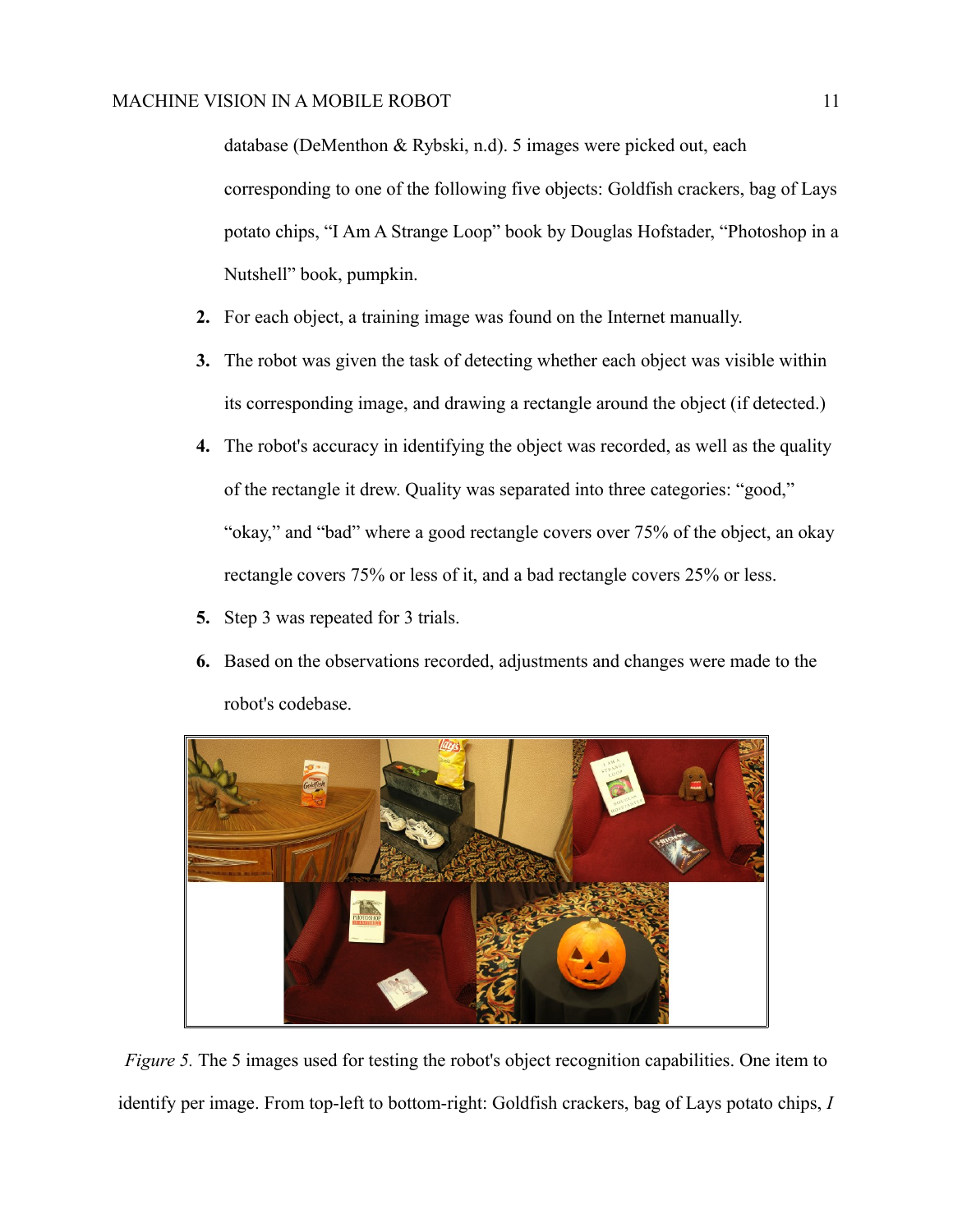*Am A Strange Loop* book, *Photoshop in a Nutshell* book, pumpkin.

## **Results**

# **Table 1**

*Erratic Robot's Navigation System over Several Iterations*

| <b>Trial</b>   | <b>Iteration</b>                 | Point 1                         | Point 2                         | Point 3                         | Point 4                         | Point 5                         |
|----------------|----------------------------------|---------------------------------|---------------------------------|---------------------------------|---------------------------------|---------------------------------|
| <b>Trial 1</b> | <b>Iteration 1</b><br>(original) | Off track;<br>map<br>corruption | Off track;<br>map<br>corruption | Off track;<br>map<br>corruption | Off track;<br>map<br>corruption | Off track;<br>map<br>corruption |
|                | <b>Iteration 2</b>               | Off track;                      | Off track;                      | Off track;                      | Off track;                      | Reached                         |
|                | (PLICP)                          | path drift                      | path drift                      | path drift                      | path drift                      | goal in $1:47$                  |
|                | <b>Iteration 3</b>               | Reached                         | Reached                         | Reached                         | Reached                         | Reached                         |
|                | (path f.)                        | goal in $0:43$                  | goal in $0:34$                  | goal in $0:49$                  | goal in 0:48                    | goal in 0:21                    |
| <b>Trial 2</b> | <b>Iteration 1</b><br>(original) | Off track;<br>map<br>corruption | Off track;<br>map<br>corruption | Off track;<br>map<br>corruption | Off track;<br>map<br>corruption | Off track;<br>map<br>corruption |
|                | <b>Iteration 2</b>               | Off track;                      | Reached                         | Off track;                      | Off track;                      | Reached                         |
|                | (PLICP)                          | path drift                      | goal in $2:11$                  | path drift                      | path drift                      | goal in $1:20$                  |
|                | <b>Iteration 3</b>               | Reached                         | Reached                         | Reached                         | Reached                         | Reached                         |
|                | (path f.)                        | goal in $0:41$                  | goal in $0:31$                  | goal in $0:52$                  | goal in $0:41$                  | goal in $0:26$                  |
| <b>Trial 3</b> | <b>Iteration 1</b><br>(original) | Off track;<br>map<br>corruption | Off track;<br>map<br>corruption | Off track;<br>map<br>corruption | Off track;<br>map<br>corruption | Off track;<br>map<br>corruption |
|                | <b>Iteration 2</b>               | Off track;                      | Off track;                      | Off track;                      | Off track;                      | Reached                         |
|                | (PLICP)                          | path drift                      | path drift                      | path drift                      | path drift                      | goal in $2:31$                  |
|                | <b>Iteration 3</b>               | Reached                         | Reached                         | Reached                         | Reached                         | Reached                         |
|                | (path f.)                        | goal in $0:38$                  | goal in $0:48$                  | goal in $0:44$                  | goal in $0:46$                  | goal in 0:28                    |

# **Table 2**

*Erratic Robot's Machine Vision System over Several Iterations*

| <b>Trial</b> | <b>Iteration</b> | Goldfish<br>crackers                           | Lays chips<br>bag        | "Strange<br>$\lfloor$ Loop" book $\rfloor$ | "Nutshell"<br>book                       | Pumpkin                  |
|--------------|------------------|------------------------------------------------|--------------------------|--------------------------------------------|------------------------------------------|--------------------------|
| Trial 1      | (original)       | <b>Iteration 1</b>   Recognized:  <br>bad rect | <b>Not</b><br>recognized | okay rect                                  | Recognized;   Recognized;  <br>good rect | <b>Not</b><br>recognized |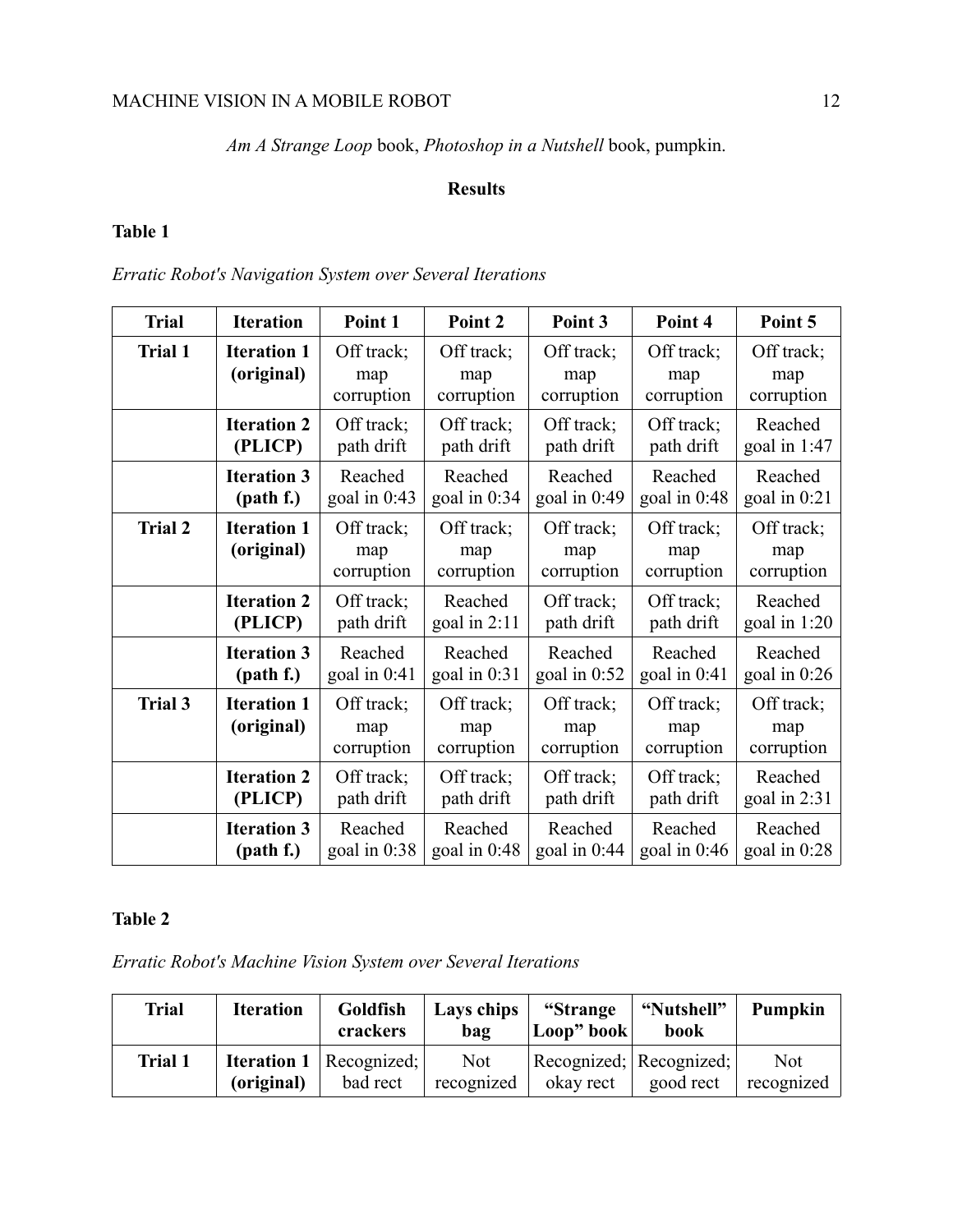|                | <b>Iteration 2</b><br>(filtering) | good rect                | Recognized; Recognized; Recognized; Recognized;<br>bad rect | okay rect                                        | good rect                            | <b>Not</b><br>recognized |
|----------------|-----------------------------------|--------------------------|-------------------------------------------------------------|--------------------------------------------------|--------------------------------------|--------------------------|
| <b>Trial 2</b> | <b>Iteration 1</b><br>(original)  | Recognized;<br>bad rect  | Not<br>recognized                                           | okay rect                                        | Recognized; Recognized;<br>okay rect | <b>Not</b><br>recognized |
|                | <b>Iteration 2</b><br>(filtering) | Recognized;<br>good rect | bad rect                                                    | Recognized; Recognized; Recognized;<br>good rect | good rect                            | <b>Not</b><br>recognized |
| Trial 3        | <b>Iteration 1</b><br>(original)  | Recognized;<br>bad rect  | Not<br>recognized                                           | okay rect                                        | Recognized; Recognized;<br>okay rect | <b>Not</b><br>recognized |
|                | <b>Iteration 2</b><br>(filtering) | Recognized;<br>good rect | bad rect                                                    | Recognized; Recognized; Recognized;<br>good rect | okay rect                            | <b>Not</b><br>recognized |

### **Discussion**

During the first two iterations of the robot navigation system, many of the trials failed due to corrupted map data and path drift. The former problem was due to inaccurate robot odometry – as the robot moved around, the error between its estimated position and its actual one increased greatly over time. This resulted in map corruption, rendering the robot unable to navigate properly – it did not reach any of the preset goals within the first iteration of the navigation system. This disappeared completely once the PLICP algorithm was introduced. The path drift within the next iteration was due to the default ROS path follower not controlling the Erratic robot properly; this resulted in the robot either not reaching its goal at all or taking an extremely roundabout and inefficient way to its goal. This was solved by writing original path following code, containing failsafes so that the robot would automatically recalculate its trajectory if it detected that it was too far off the path (or if it encountered an obstacle in the middle of its path.) At this point, the robot's navigation capabilities improved dramatically, and it was able to get to all of the given preset goals in a reasonable amount of time (less than a minute for every goal.) There may still be some room for improvement regarding path optimization, but this is currently lower priority.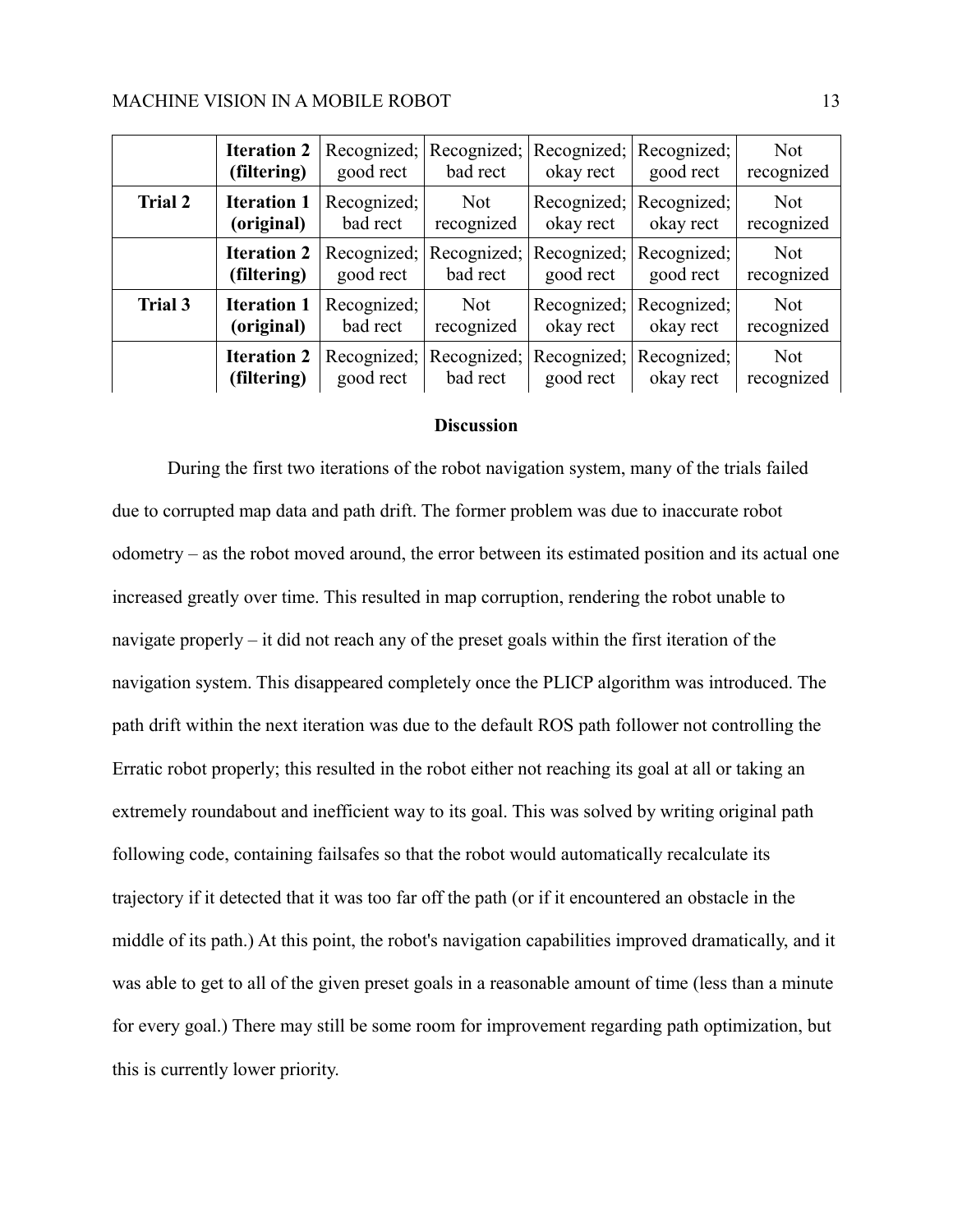Between the first two iterations of the image recognition system, the robot showed the most improvement in recognizing the Goldfish crackers (from a "bad" rectangle to a "good" rectangle.) The system also showed some minor improvement in recognizing the "Photoshop in a Nutshell" and "I Am A Strange Loop" books. The least improvement was seen with the pumpkin and the Lays potato chips; the former was not recognized even once in either the first or second iteration of the system, and the latter was only identified with a "bad" rectangle at most.

The two books and the Goldfish crackers bag were probably recognized relatively easily due to their concentration of interesting feature points, as well as their lack of a noisy background. For example, both books have detailed designs on their cover (including fairly large serif text), and the Goldfish bag has many changes in regional color intensity (e.g. the borders between the orange and white areas, as well as the "Goldfish" font.) In contrast, the only detailed design on the Lays bag is the logo itself (a relatively small portion of the whole object), and the noisy patterns on the room's floor serve as a large distractor to the feature detection algorithm.

Part of the failure to recognize the pumpkin may also be attributed to the room's noisy floor designs (which are even more prominent in its image than in the Lays image), but it also points to a larger problem with the image recognition system – it only works with specific objects, not general categories. That is, asking the system to recognize a specific book or brand logo will generally yield positive results, but asking it to recognize a general class of object (such as a "pumpkin" or a "laptop") will not. This is because the training set for each object is currently extremely narrow; only one image is being used to train the robot, which is not nearly enough to create a generalized visual model of an object class.

This is one area where further advancements for this project lie; an general object model could be constructed by clustering together common features from many individual training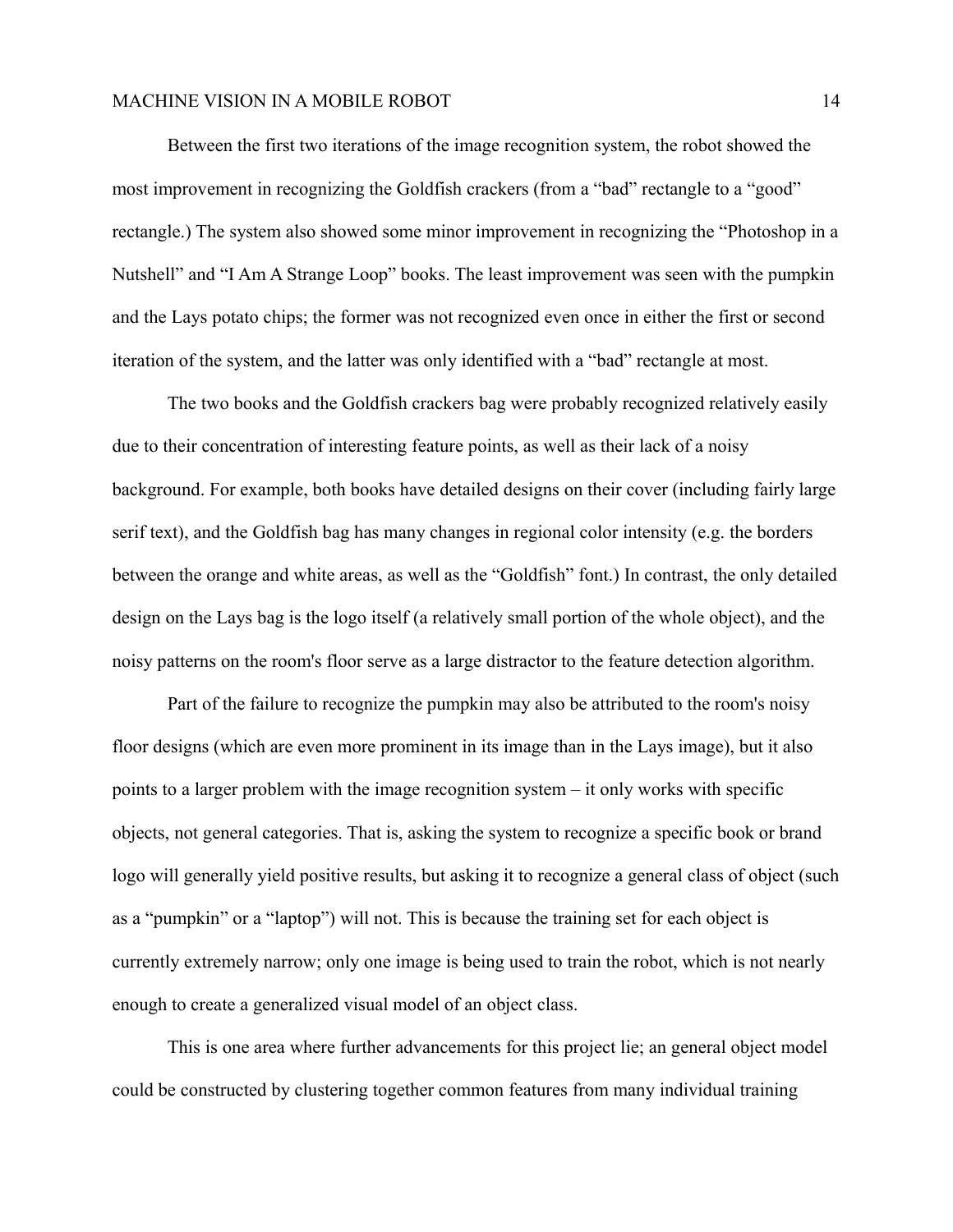images. If done correctly, this would not only lead to improvements in the general case but also the specific one, since the object recognition system would have an even more nuanced set of features. Another important further advancement would be connecting the navigation and object recognition systems together, so the robot is able to determine the position of an object and navigate to it once it identifies one. Yet another future goal would be to fully automate the robot's training; instead of using carefully human-selected training images, the robot could search and filter images from the Internet on its own without any external assistance. Finally, if speed considerations allow it, a mixed approach could be applied to the object recognition; in addition to SURF, other types of object detection algorithms could be used in order to provide verification and narrow down possible locations for the object.

### **Acknowledgments**

The author wishes to thank his mentor, Dr. Daniel DeMenthon, and his internship site, the Johns Hopkins University Applied Physics Laboratory, for providing him with this fantastic opportunity and making this all possible. In addition, the author would also like to thank his teacher Mrs. Natalie Kelly for all the support, encouragement, and advice that she has given him.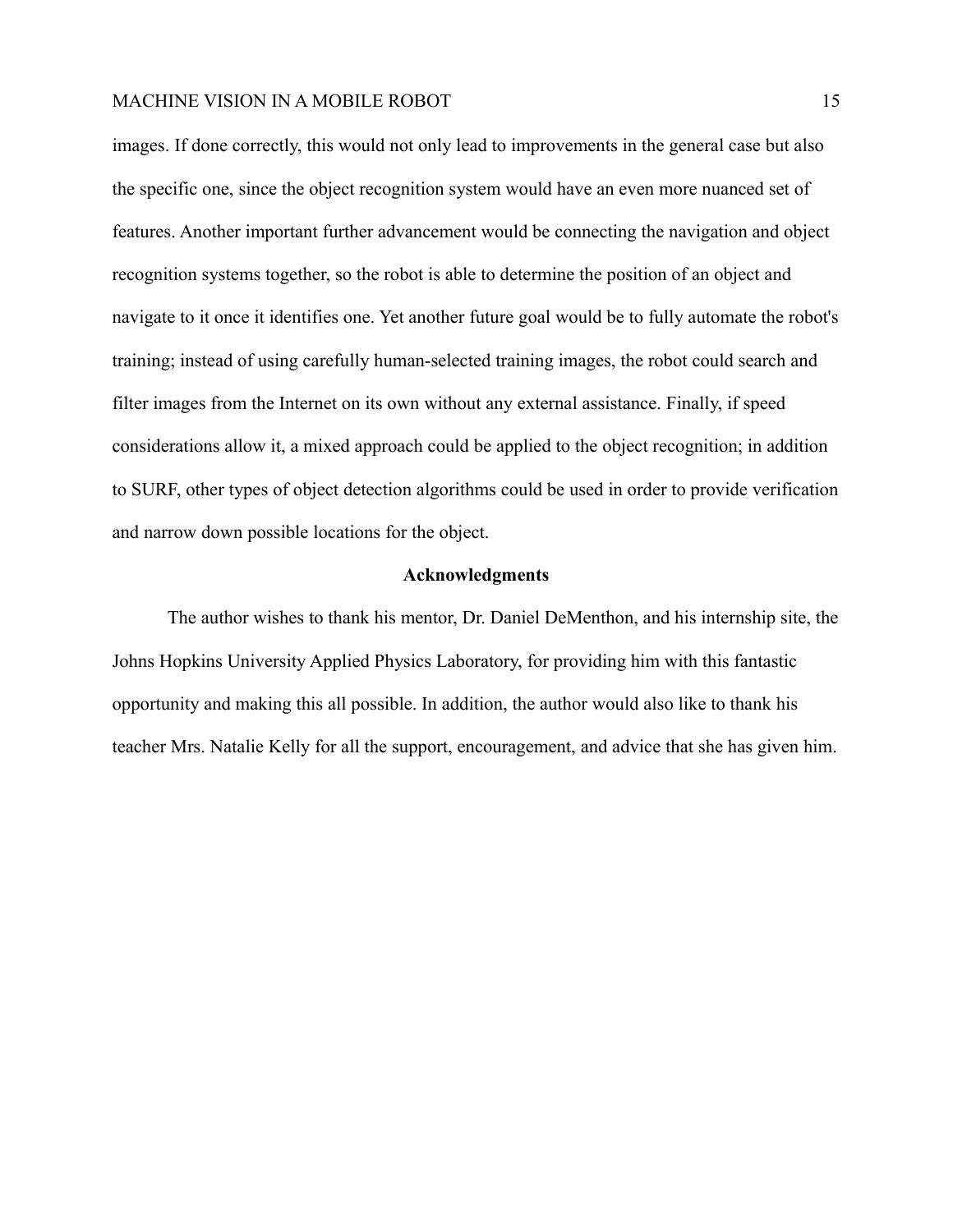## References

- Anderson, D. (2010, August 21). *IMU odometry*. Retrieved from http://www.geology.smu.edu/dpa-www/robo/Encoder/imu\_odo/
- Bay, H., Ess, A., Tuytelaars, T., & Gool, L. V. (2008). SURF: Speeded up robust features. *Computer Vision and Image Understanding, 110*(3), 346-359. Retrieved from http://www.vision.ee.ethz.ch/~surf/eccv06.pdf
- Censi, A. (2008, May 23). An ICP variant using a point-to-line metric. In *2008 IEEE International Conference on Robotics and Automation*. Retrieved from http://www.cds.caltech.edu/~ender/pub/research/2008-icra-plicp.pdf
- DeMenthon, D., & Rybski, P. (n.d.). *The semantic robot vision challenge*. Retrieved from http://www.semantic-robot-vision-challenge.org/
- Fisher, R. (2011). *Bilateral filtering*. Retrieved from School of Informatics, University of Edinburgh website: http://homepages.inf.ed.ac.uk/rbf/CVonlineLOCAL\_COPIES/ MANDUCHI1/Bilateral\_Filtering.html
- Grisetti, G., Stachniss, C., & Burgard, W. (2006). Improved techniques for grid mapping with Rao-Blackwellized particle filters. *IEEE Transactions on Robotics*. Retrieved from http://www.informatik.uni-freiburg.de/~stachnis/pdf/grisetti06tro.pdf
- Hartley, R., & Zissermann, A. (2004). *Multiple View Geometry in Computer Vision*  (2nd ed.).
- *nav\_msgs/Path documentation* [Online documentation]. (2012, January 12). Retrieved from Willow Garage website: http://www.ros.org/doc/api/nav\_msgs/html/msg/Path.html
- Palmisano, J. S. (n.d.). *Programming computer vision tutorial*. Retrieved from Society of Robots website: